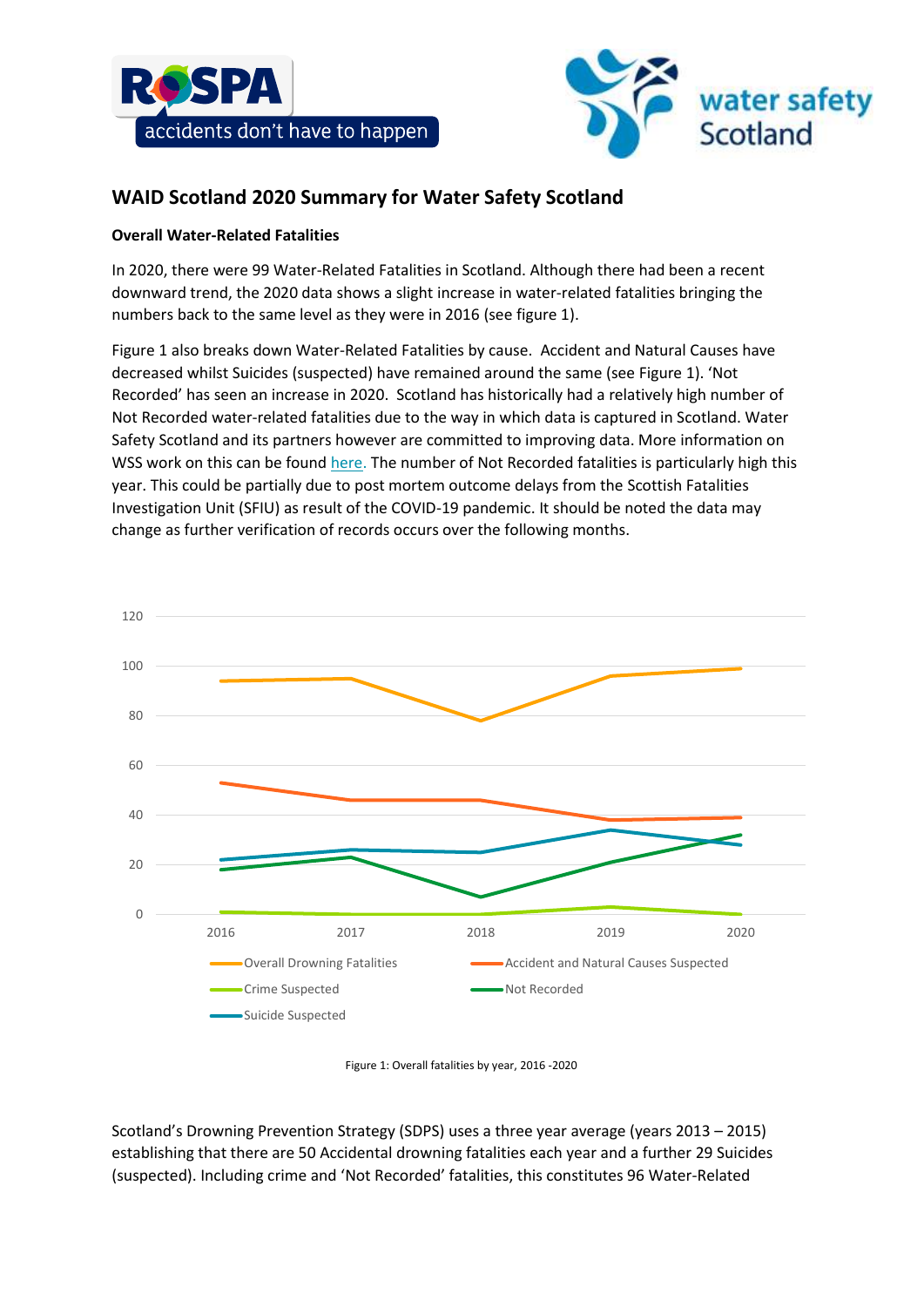Fatalities on average per year. **The 2020 figures show that overall Water-Related Fatalities have increased since the previous years and are now slightly above baseline level (see Figure 2).**

| Year                     | <b>Overall Water-</b><br>related<br>fatalities |
|--------------------------|------------------------------------------------|
| <b>Three Year</b>        | 96                                             |
| Average (2013<br>$-2015$ |                                                |
| 2016                     | 91                                             |
| 2017                     | 95                                             |
| 2018                     | 78                                             |
| 2019                     | 96                                             |
| 2020                     | 99                                             |



Figure 2: Overall Water-related fatalities by year 2016-2020 vs SDPS Baseline (2013-2015)

### **Suicide Suspected Fatalities**

In 2020, there were 28 'Suicide Suspected' Fatalities at or near water in Scotland. This is a decrease from last year's figures but still around the average of SDPS three-year baseline.

| <b>Suicide</b><br><b>Suspected</b><br><b>Fatalities</b> |
|---------------------------------------------------------|
| 29                                                      |
| 22                                                      |
| 26                                                      |
| 25                                                      |
| 35                                                      |
| 28                                                      |
|                                                         |



Figure 3: Suicide Suspected Fatalities by year 2016 – 2020 VS SDPS Baseline (2016 – 2020)

#### **Accidental Fatalities**

In 2020, there were 39 accidental fatalities<sup>1</sup> in Scotland. Scotland's Drowning Prevention Strategy uses a three year average (years 2013 – 2015) establishing that there are 50 accidental drowning fatalities each year in Scotland. The 2020 figures therefore **show a 22 per cent decrease in accidental drowning fatalities** (see Figure 4).

 $\overline{a}$ 

<sup>&</sup>lt;sup>1</sup> Accidental Drowning Fatality refers to accidental and natural causes suspected.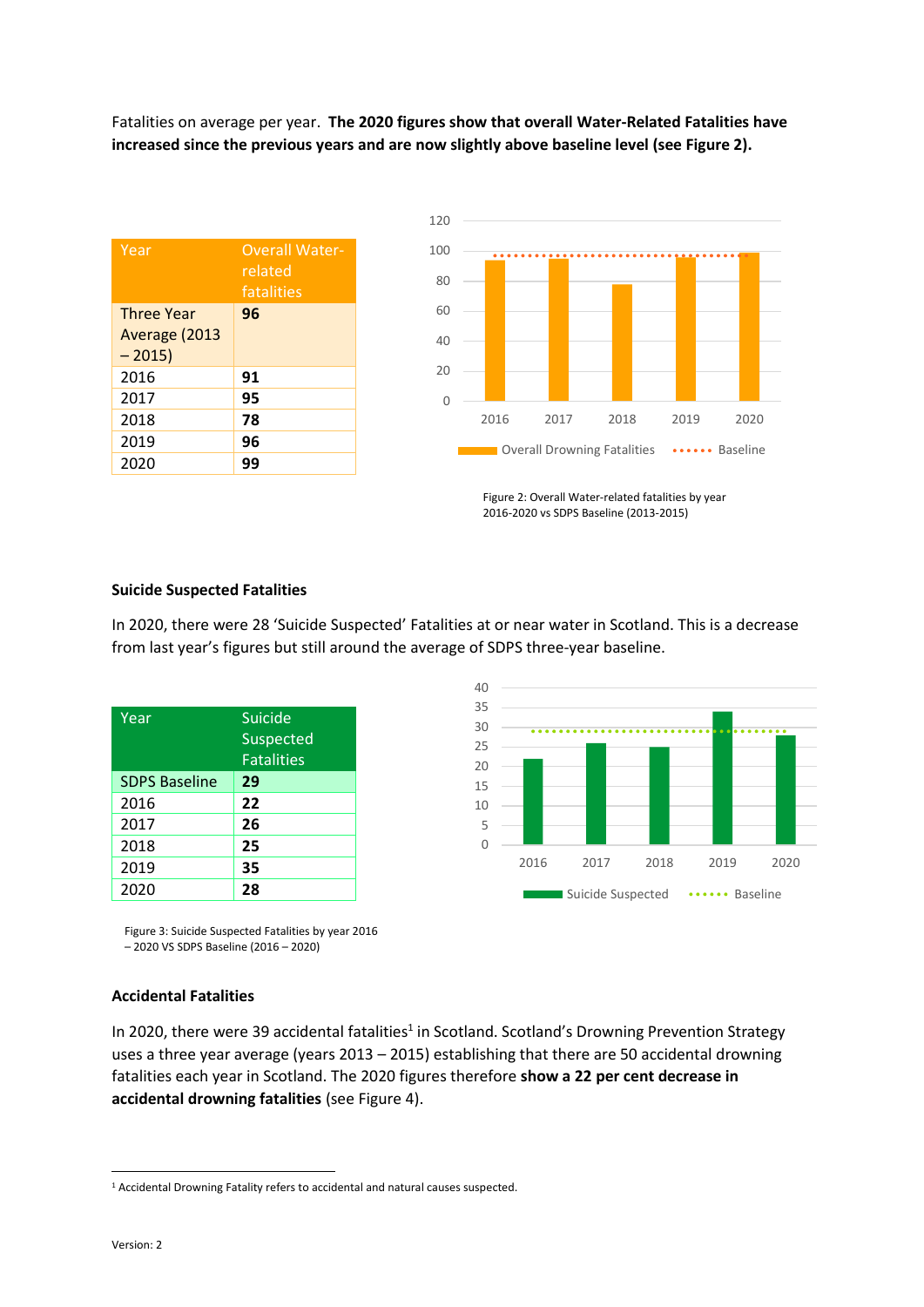| Year                                          | Accidental<br><b>Fatalities</b> |
|-----------------------------------------------|---------------------------------|
| <b>Three Year</b><br>Average (2013<br>$-2015$ | 50                              |
| 2016                                          | 52                              |
| 2017                                          | 46                              |
| 2018                                          | 46                              |
| 2019                                          | 37                              |
| 2020                                          |                                 |



Figure 4: Accidental fatalities by year 2016– 2020 and SDPS baseline (2013 – 2015)

## **Key points**

In 2020:

- **There were 39 accidental fatalities and a further 28 suicides suspected**
- 82% of accidental fatalities were male
- . Males 20 -29 were the highest group for accidental fatalities (see Figure 5). This is significant change to previous years in which males of middle age were the highest group for accidental fatalities
- 79% of accidental fatalities happened at **inland waters** (see Figure 6). This is a significant change from previous years which has seen most accidental fatalities at the coast
- . Recreational activities accounted for 43% of accidental fatalities (see Figure 7)
- ٠ 12 accidental fatality reports noted the presence of drugs or alcohol (31%)
- The rate of accidental drowning has steadily come down since 2016 (0.96 per 100,000) to 0.71 in 2020 (see Figure 8)
- When considering rates, those aged 20-29 were the highest at risk group (see Figure 9)



Figure 5: Accidental fatalities by age. N=35, 4 not recorded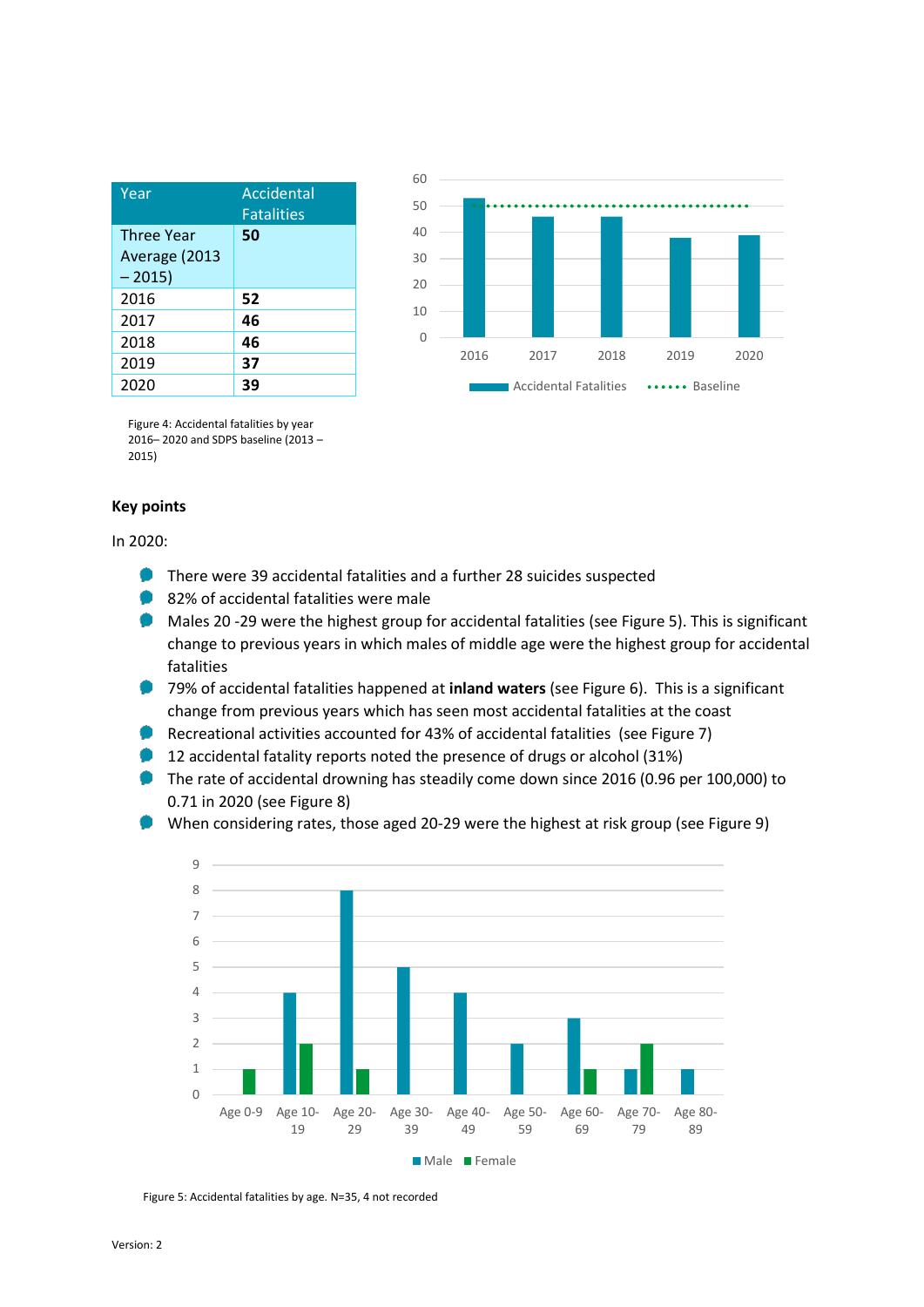

Figure 6: Accidental fatalities by location. N=39 Figure 7: Accidental fatalities by activity. N=39



Figure 8: Accidental fatalities by year and rate - 2016 – 2020 and SDPS average (2013 – 2015). Rate based on NRS figures per 100,000